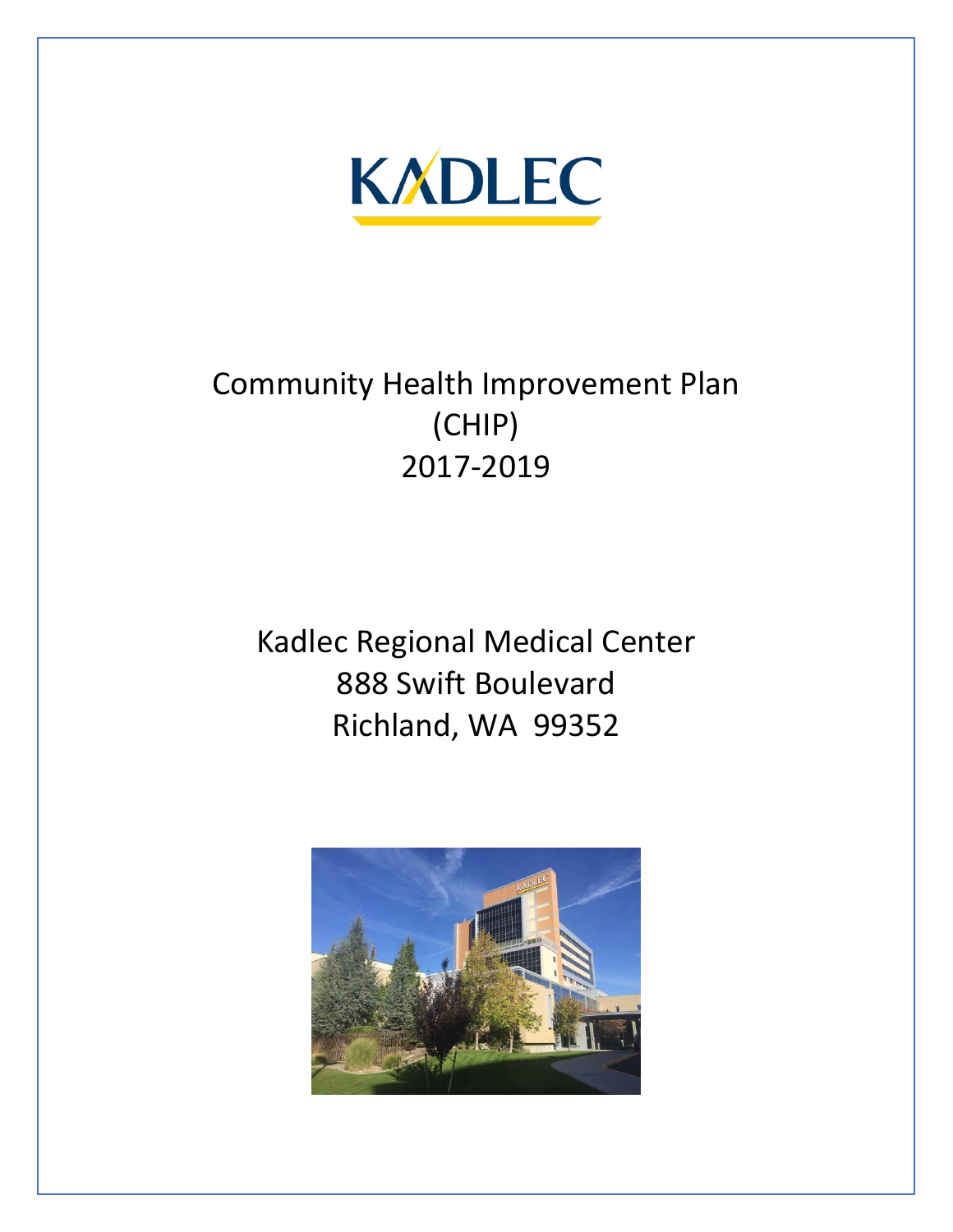# Table of contents

### **Community Health Improvement Plan** 2016-2018

| <b>Executive Message</b>                                                                                              | Page 3-4   |  |
|-----------------------------------------------------------------------------------------------------------------------|------------|--|
| Lane Savitch, Chief Operating Officer, Eastern Washington/Montana Region, Southeast<br><b>Washington Service Area</b> |            |  |
|                                                                                                                       |            |  |
| Introduction                                                                                                          | Page 5-6   |  |
| Who we are<br>Mission, Vision, Promise and Values                                                                     |            |  |
| Creating Healthier communities together                                                                               |            |  |
|                                                                                                                       |            |  |
| Purpose                                                                                                               | Page 7     |  |
| Community profile                                                                                                     | Page 8-9   |  |
| Kadlec prioritized needs and                                                                                          | Page 10    |  |
| associated action plans                                                                                               |            |  |
|                                                                                                                       |            |  |
| <b>Prioritized health needs</b>                                                                                       |            |  |
| Improve access to health care services/health equity $Page 11$                                                        |            |  |
| Reduce obesity/promote healthy weight                                                                                 | Page 12    |  |
| Mental health                                                                                                         | Page 13    |  |
| <b>Community Partners</b>                                                                                             | Page 14-15 |  |
|                                                                                                                       |            |  |
| Plan approval                                                                                                         | Page<br>16 |  |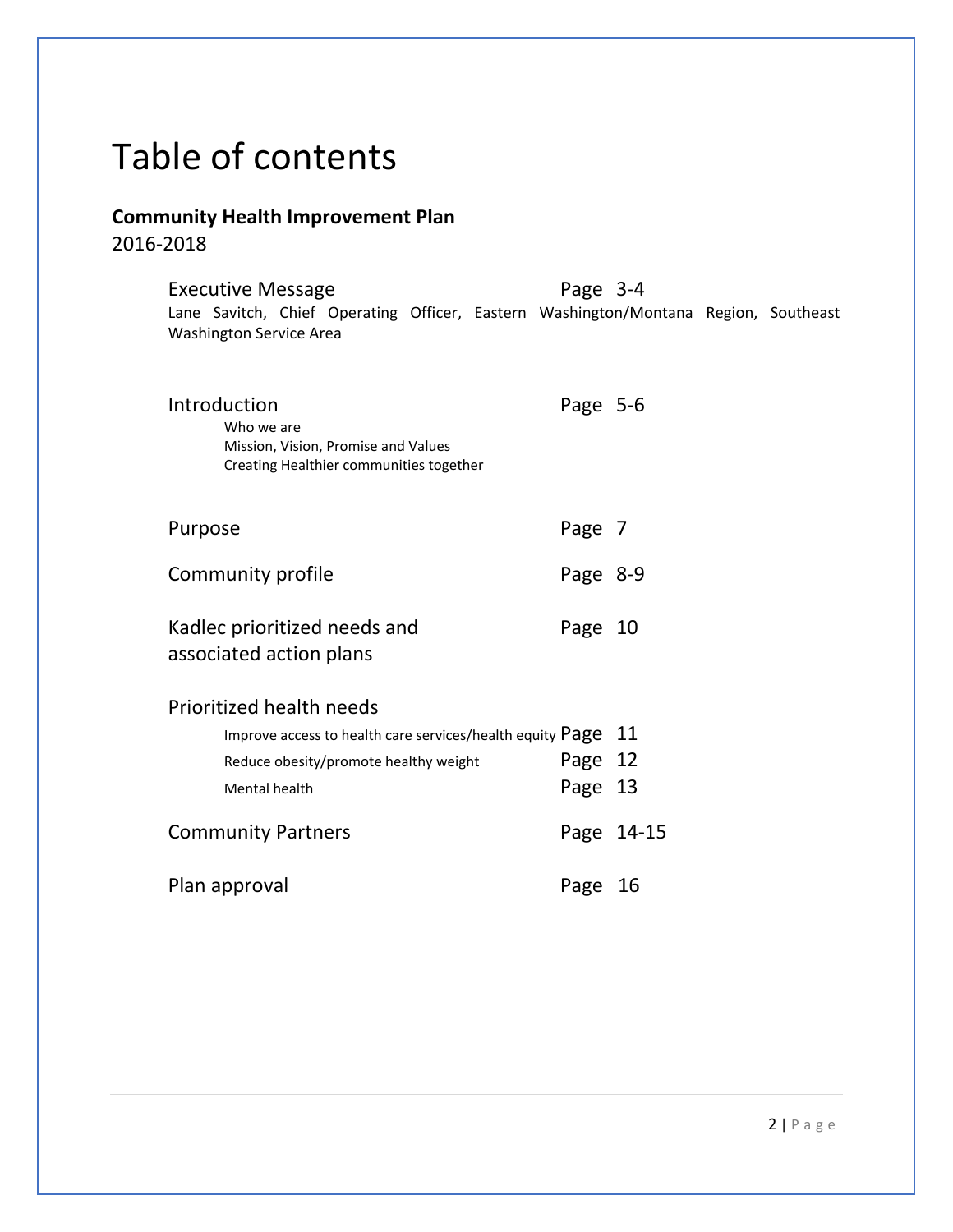## Executive message

As we move through 2017, I'm extremely proud to share the incredible progress Kadlec has made in delivering on our mission of providing safe and compassionate care to our patients.

Our services and facilities, both on our hospital campus in Richland, and clinics throughout the Tri-Cities area, are poised to deliver excellent care our patients expect.

Kadlec now has an expanded River Pavilion patient tower with four new floors and 94 private rooms, expanding our acute and intensive care availability. We also added to our primary care and urgent care capabilities by adding a clinic to meet the needs of the community in West Kennewick and South Richland. A new, innovative service was also added in the Queensgate and Canyon Lakes areas called Express Care. Patients can now schedule same-day appointments online providing faster service and extended hours for patients needing to be seen right away. As we grow with these expanded services, we have added members to our team, improved access and focused on easing the way of our patients throughout their health care journey.

As we look to the future, we are in an extremely solid position thanks to our partnership with Providence. We have been able to expand the number of beds, build the parking garage and complete other capital projects well ahead of schedule. Patients are also seeing enhanced care coordination through Epic, our electronic medical record, and benefit from advanced collaboration and innovation with Providence partners like Providence St. Mary in Walla Walla, Sacred Heart in Spokane, and Swedish in Seattle.

In 2017, Kadlec caregivers and leaders will hone in on our new mission of providing safe and compassionate care to our patients. Safety, quality and transparency continue to be areas where we strive for excellence. We were honored to receive for the fifth year a grade A in patient safety from the Leapfrog Group.

But safety is not enough in meeting the needs of each of our patients. Every day, we reinforce the tenants of our Planetree standard of patient-centered care. It is at the heart of the design of our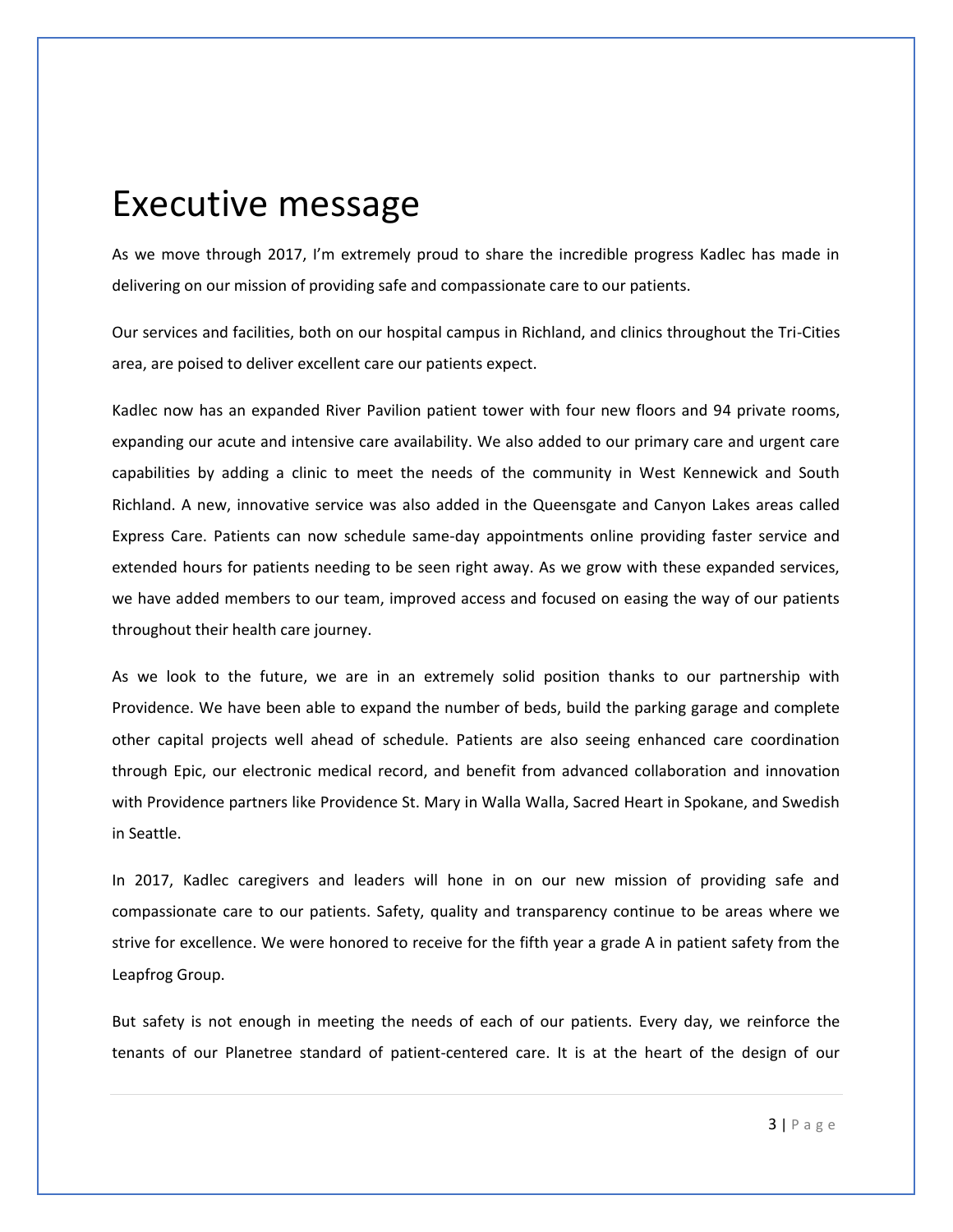facilities, unique offerings like sleep kits and aromatherapy, and those special programs that help in healing like pet visitation. The designation recognizes the strict set of standards our caregivers have met to put the patient at the center of everything we do.

We continue our commitment to partnering with our community and training the caregivers of the future. We are proud of our history in reaching upcoming healthcare providers with the Kadlec Academy program in our elementary schools, our Experience Healthcare camp for high school age students, and our partnerships with Columbia Basin College, WSU Tri-Cities and the University of Washington's Family Medicine Residency Network.

We at Kadlec are honored to meet the needs of our region now and into the future. It is the passion and commitment of every member of our care team that allow us to continue to provide safe and compassionate care for our community. With more than 4,000 caregivers who work and volunteer at Kadlec, we recognize the important role we have to heal the sick, keep people healthy, and stand ready to care for you and your family when you need us, every minute of every day of the year.

#### Lane Savitch

Chief Operating Officer, Eastern Washington/Montana Region, Southeast Washington Service Area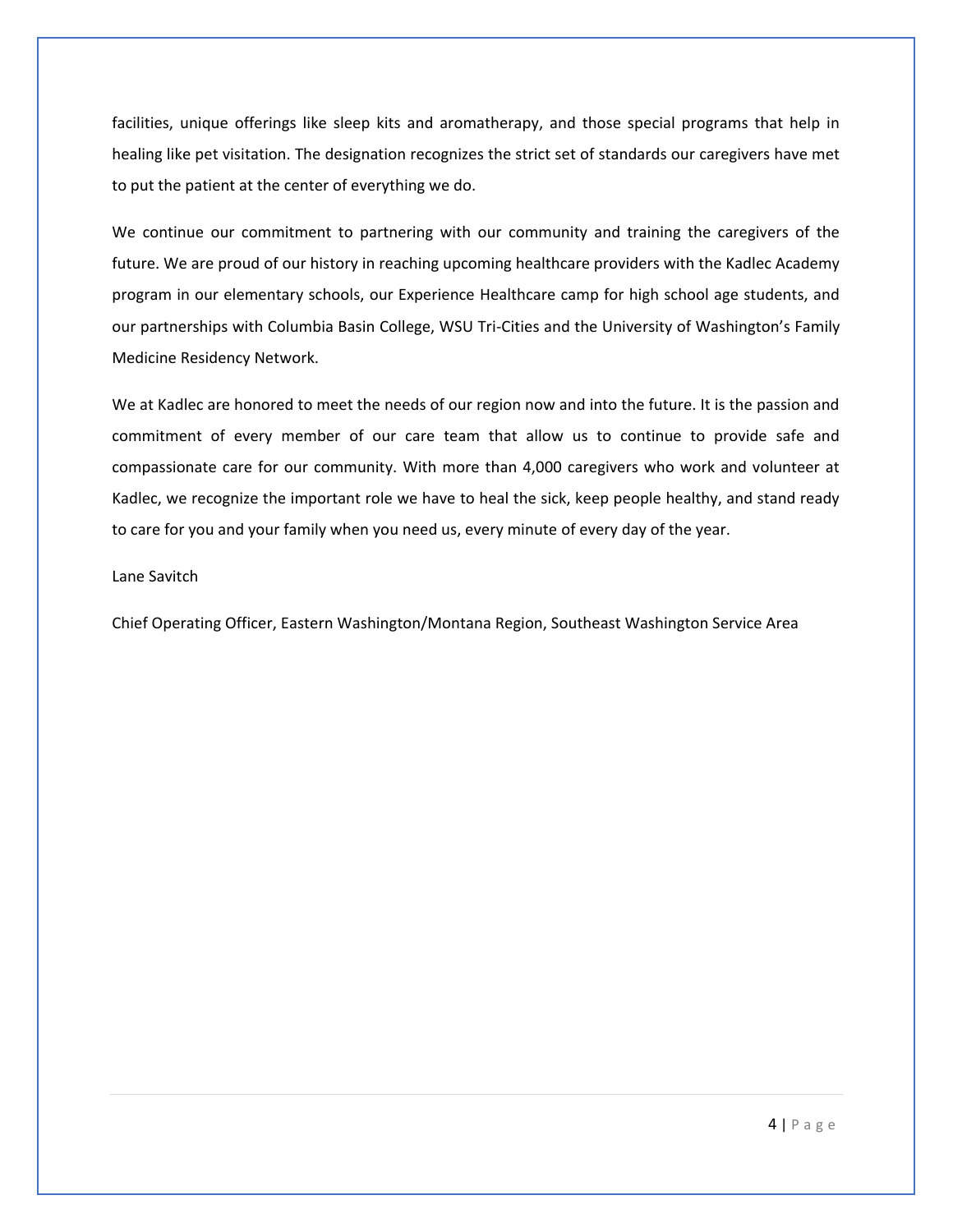# Introduction

#### WHO WE ARE

Kadlec is a not-for-profit health system serving residents in southeastern Washington and northeastern Oregon. Founded in 1944, Kadlec has a rich heritage of offering vital health services to everyone who needs it, regardless of their ability to pay. Kadlec has grown into a regional referral center providing primary and specialty care services for patients of all ages. Flagship services include comprehensive cardiac care, neurosurgery and neurology, neonatal and pediatrics, rural and emergency medicine. Kadlec provides rural telehealth services in partnership with clinics and hospitals in southeast Washington and northeast Oregon. Today, more than 3,500 employees work at Kadlec in the main hospital, or in primary and specialty care physician clinics throughout the region. In June 2014, Kadlec affiliated with Providence Health & Services, now Providence St. Joseph Health, a not-for-profit health system comprised of 50 hospitals in seven states. Kadlec has joined a secular, non-religious division of Providence, sharing service-driven missions around providing care to those in need. For more information, visit [www.kadlec.org](http://www.kadlec.org/).

#### **MISSION**

Provide safe, compassionate care.

#### **VISION**

Simplify health for everyone.

#### **PROMISE**

Together, we answer the call of every person we serve:

Know me, care for me, ease my way.

#### **VALUES**

#### SAFETY

Safety is our highest priority and is the core of every though and decision.

#### COMPASSION

We reach out to people in need and give comfort. We nurture the spiritual, physical and emotional well-being of one another.

#### RESPECT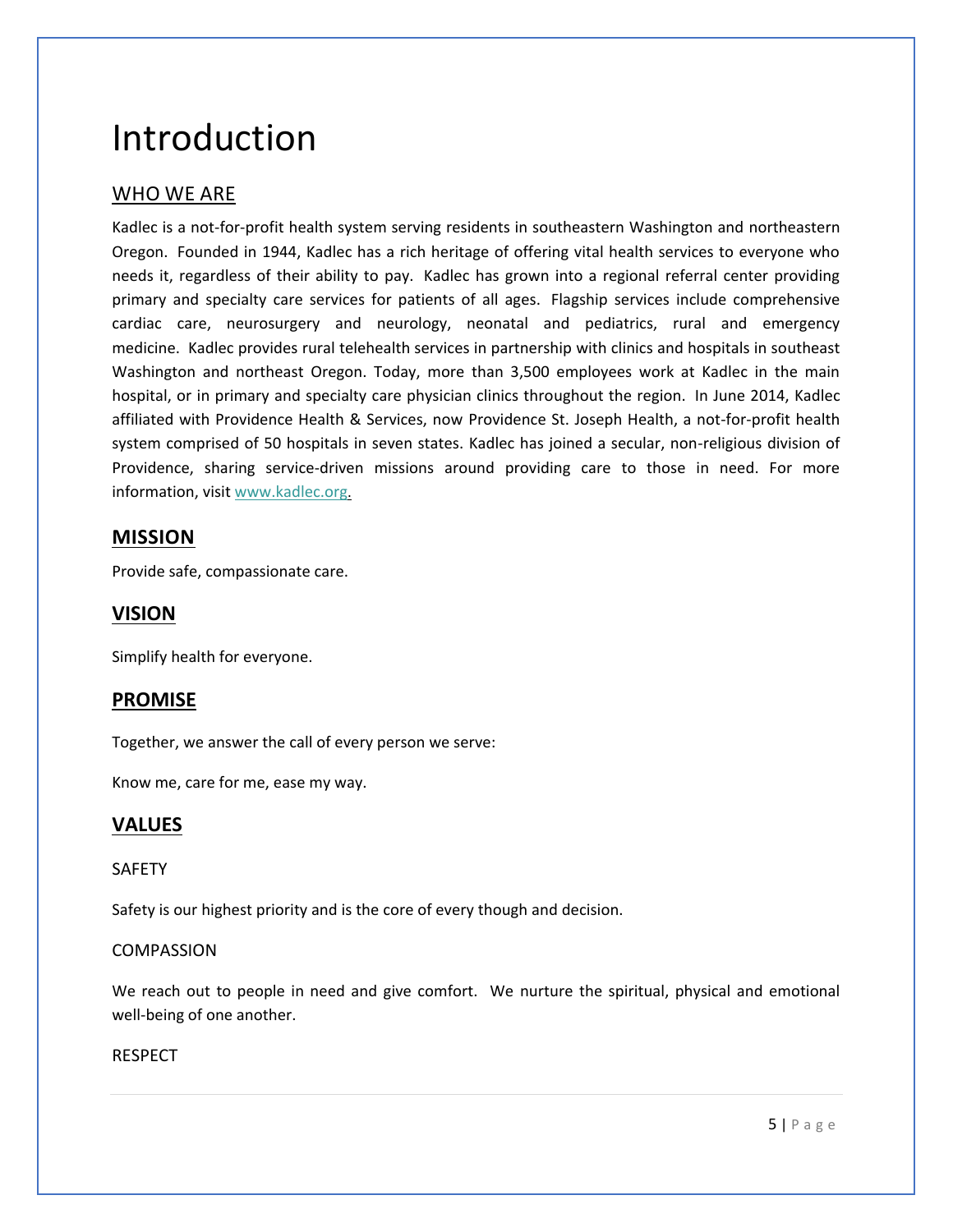We treat everyone with acceptance and honesty, valuing individual and cultural differences.

#### INTEGRITY

We earn the trust of the community through ethical behavior and transparency.

#### **STEWARDSHIP**

We believe that everything entrusted to us is for the common good. We strive to care wisely for our people, our resources and our community.

#### EXCELLENCE

We hold ourselves accountable to the highest standards of quality and safety.

#### COLLABORATION

We join together and with others across the community to advance the interest of patients and their families.

#### **CREATING HEALTHIER COMMUNITIES, TOGETHER**

As health care continues to evolve, Kadlec is responding with dedication to its Mission and a core strategy to *create healthier communities, together*. Partnering with others in the community, we conduct a formal community health needs assessment to learn about the greatest needs and assets from the perspective of some of the most marginalized groups of people in communities we serve. This assessment helps us develop collaborative solutions to fulfill unmet needs while continuing to strengthen local resources. It guides our community benefit investments, not only for our own programs but also for many partners, toward improving the health of entire populations. Through strategic programs and donations, health education, financial assistance and more, Kadlec provided \$54.1 million in community benefit across it's communities in 2016.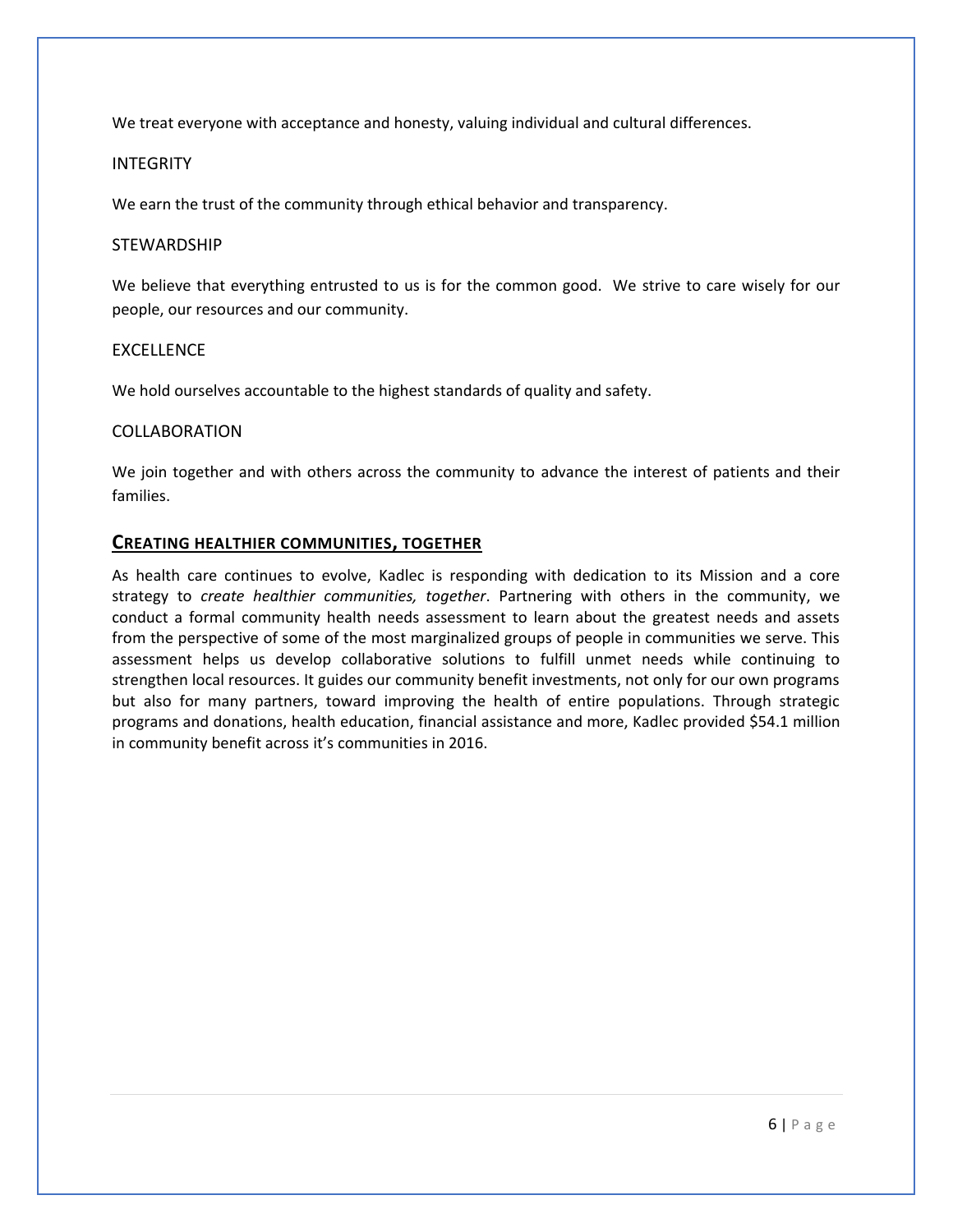# Purpose

In 2016, Kadlec Regional Medical Center conducted a community health needs assessment. This community health improvement plan is designed to address key health needs identified in that assessment. The prioritized needs were chosen based on community health data and identifiable gaps in available care and services. In the course of our collaborative work, we determined that emphasis on these needs would have the greatest impact on the community's overall health with significant opportunities for collaboration. These are:

| <b>Kadlec prioritized needs</b>                                                 |  |  |
|---------------------------------------------------------------------------------|--|--|
| <b>IMPROVE ACCESS TO HEALTH</b><br><b>CARE SERVICES/HEALTH</b><br><b>EQUITY</b> |  |  |
| <b>REDUCE OBESITY/PROMOTE</b><br><b>HFALTHY WFIGHT</b><br><b>MENTAL HEALTH</b>  |  |  |
|                                                                                 |  |  |

#### **Goal of CHIP**

As we work to create healthier communities, together, the goal of this improvement plan is to measurably improve the health of individuals and families living in the communities and areas served by Kadlec Regional Medical Center. The plan's target population includes the community as a whole, and specific population groups including minorities and other underserved demographics.

This plan includes components of education, prevention, disease management and treatment, and features collaboration with other agencies, services and care providers. It will be facilitated by the hospital, through our strategic services and community relations, with assistance from key staff in various departments.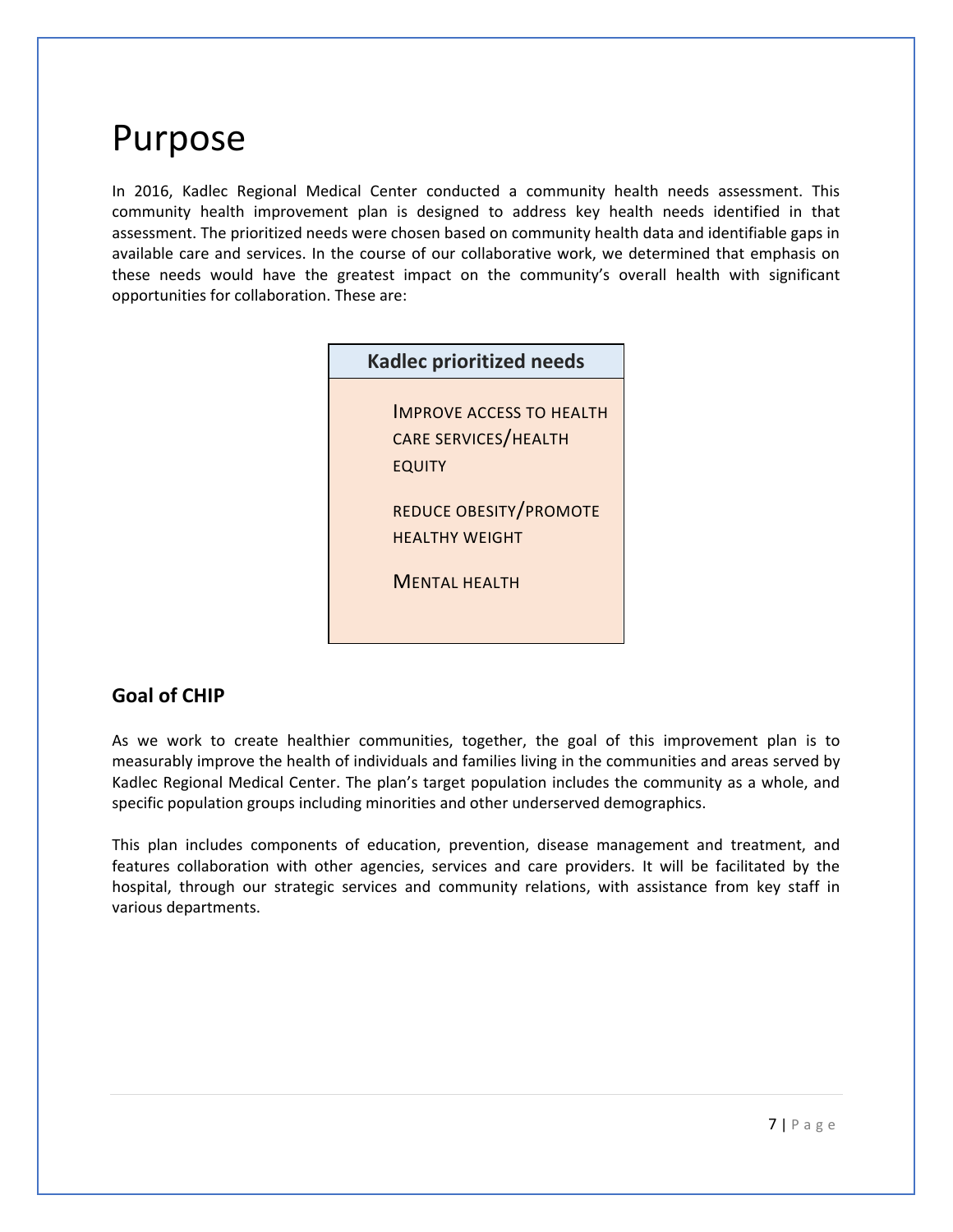# Community

Kadlec Regional Medical Center's service area includes Benton and Franklin Counties and extends a 100 mile radius from the Medical Center.



#### POPULATION

Benton and Franklin Counties are geographically located along the central portion of the southern edge of Washington State. Combined, the two counties are home to about 274,000 individuals (2014 U.S. Census estimates), which accounts for 3.9% of the state's population.

| <b>ETHNICITY</b> |  |
|------------------|--|
|------------------|--|

| <b>RACE &amp; ETHNICITY</b>                                                    |                                          |               |          |  |  |  |
|--------------------------------------------------------------------------------|------------------------------------------|---------------|----------|--|--|--|
|                                                                                |                                          | <b>Benton</b> | Franklin |  |  |  |
| <b>Total Population</b>                                                        |                                          | 186,486       | 87,809   |  |  |  |
| <b>RACE</b>                                                                    | Caucasian/White                          | 91.0%         | 90.9%    |  |  |  |
|                                                                                | African American/Black                   | 1.6%          | 2.8%     |  |  |  |
|                                                                                | American Indian/Alaska Native            | 1.3%          | 1.4%     |  |  |  |
|                                                                                | Asian                                    | 3.0%          | 2.1%     |  |  |  |
|                                                                                | Native Hawaiian & Other Pacific Islander | 0.2%          | 0.4%     |  |  |  |
|                                                                                | Two or more races                        | 2.9%          | 2.4%     |  |  |  |
| <b>ETHNICITY</b>                                                               | Hispanic/Latino (of any race)            | 20.4%         | 51.9%    |  |  |  |
| Source: U.S. Census Bureau, American Community Survey, Census Quick Facts 2014 |                                          |               |          |  |  |  |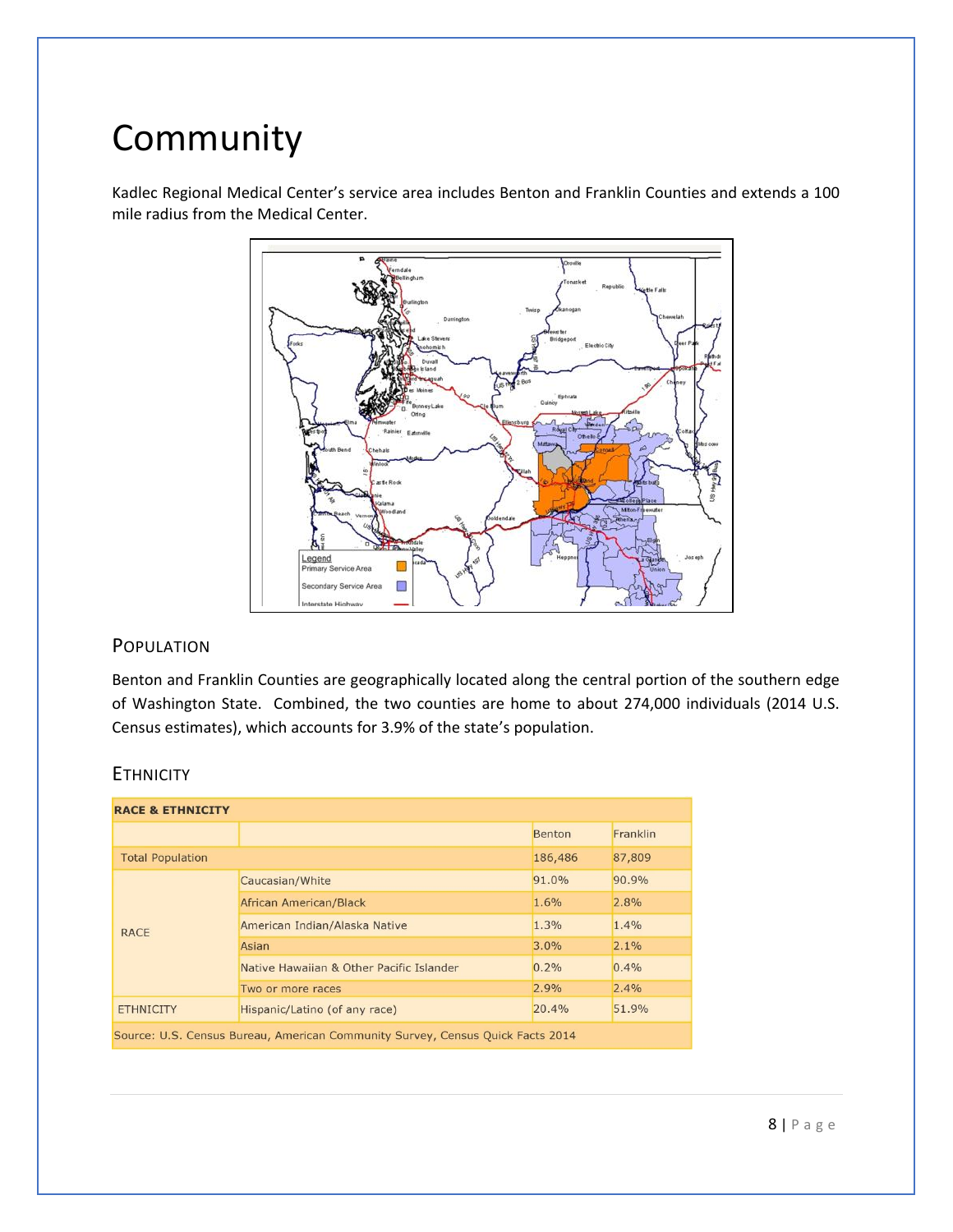#### INCOME LEVELS AND HOUSING

In 2015, the median household income for Benton County was \$62,071, and the unemployment rate was 6.6 percent. In 2015, the median household income for Franklin County was \$57,664, and the unemployment rate was 7.5 percent.

#### HEALTH CARE AND COVERAGE

The uninsured population in Benton and Franklin counties combined decreased from 14.5% in 2013 to 12% in 2014. The share of uninsured at the local level is higher than that of Washington State (8.3% uninsured). In Benton County, 11.6% were still uninsured in 2014, while in Franklin County, 12.7% remained uninsured. The share of uninsured population under the age of 18 has steadily declined since 2009 and as of 2014, is lower in Benton and Franklin Counties (4.5%) than the state (4.7%) and national (6%) percentages.

#### HEALTH AND WELLBEING

Obesity rates in Benton and Franklin Counties have stayed relatively the same for adults and youth since 2012 at 31.4%, but remain higher than the state rate of 27.6%.

The total number of people detained for mental health reasons and individuals detained per 1,000 residents has been tracked at the local level. Between 2011 and 2014 the rate of detainments has trended upwards from 0.83 per 1,000 in 2011 to 1.23 per 1,000 in 2014.



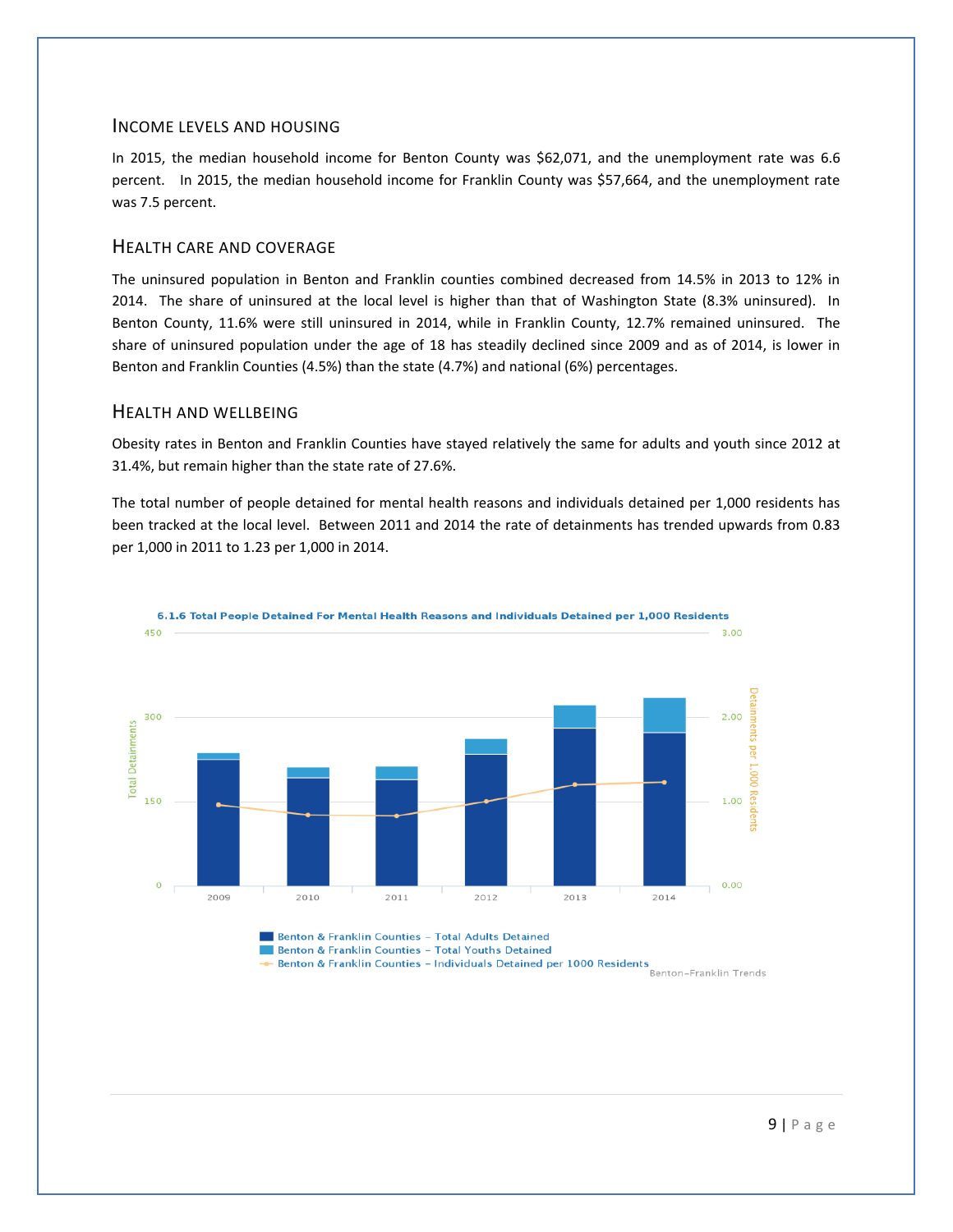## KADLEC PRIORITIZED NEEDS AND ASSOCIATED ACTION PLANS

Implementation strategies and action planning for the 2017-2019 Kadlec Community Health Improvement Plan (CHIP) are focused on the results and analysis of our compressive community health needs assessment, which was completed in 2016.

Our 2016 community health needs assessment was completed via the Benton Franklin Community Health Alliance (BFCHA), in collaboration with key community stakeholders. BFCHA used a community-driven process to steer the assessment and studied the makeup of populations within Benton and Franklin counties to understand social and economic barriers to health care access and obesity.

Our 2017-2019 CHIP will focus on upstream interventions and addressing health disparities to improve access to health care/health equity, reduce obesity/promote healthy weight and improve mental health.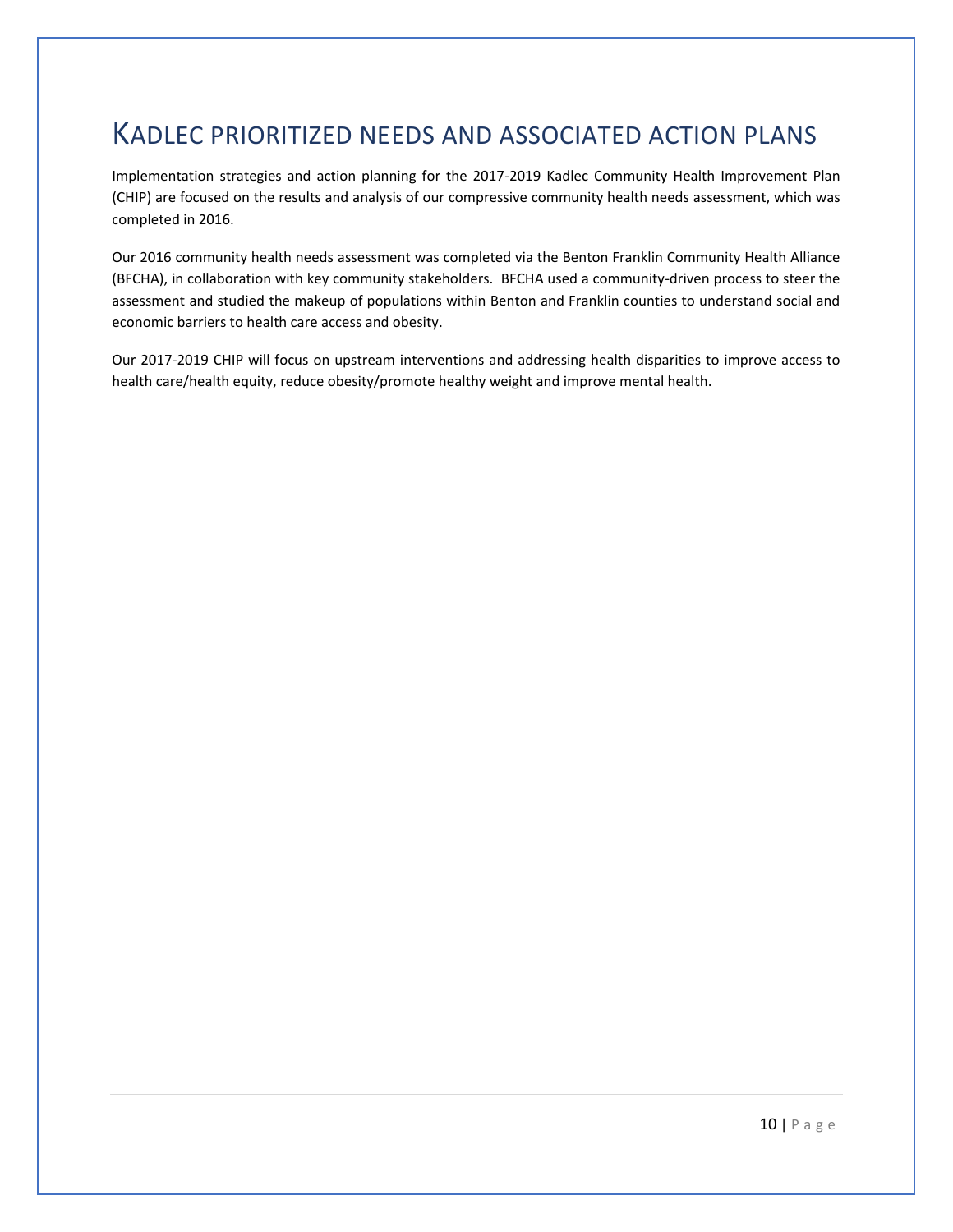## KADLEC PRIORITIZED NEED AND ASSOCIATED ACTION PLANS

## Priority health need: Improve access to health care services/Health equity

#### **Community needs addressed**

The uninsured population in Benton and Franklin counties combined decreased from 14.5% in 2013 to 12% in 2014; however, the share of uninsured at the local level is higher than that of Washington State (8.3% uninsured).

#### **Goals/Strategies/Action Plan**

- 1. Increase the number of primary care providers serving our communities
- 2. Improve after hours access to primary care
	- a. Educate community on proper utilization of Emergency Department, Urgent Care and Express Care
- 3. Continue to develop and mature relationships with and assist outlying rural hospitals
	- a. Expand telemedicine program to meet rural community needs
	- b. Expand EPIC/Community Connect to rural hospitals Grande Ronde Hospital Oct '17
	- c. Implement Express Care Virtual
- 4. Workforce Development
	- a. Expand Family Medicine Residency Program
	- b. Create Residency rotation with Grace Clinic begins July '17
	- c. Support the development of WSU School of Medicine in Tri Cities
	- d. Expand Experience Healthcare Programs 2 Complete Programs in '17
	- e. Expand Nursing Scholarship Program \$60K committed in '17 by Foundation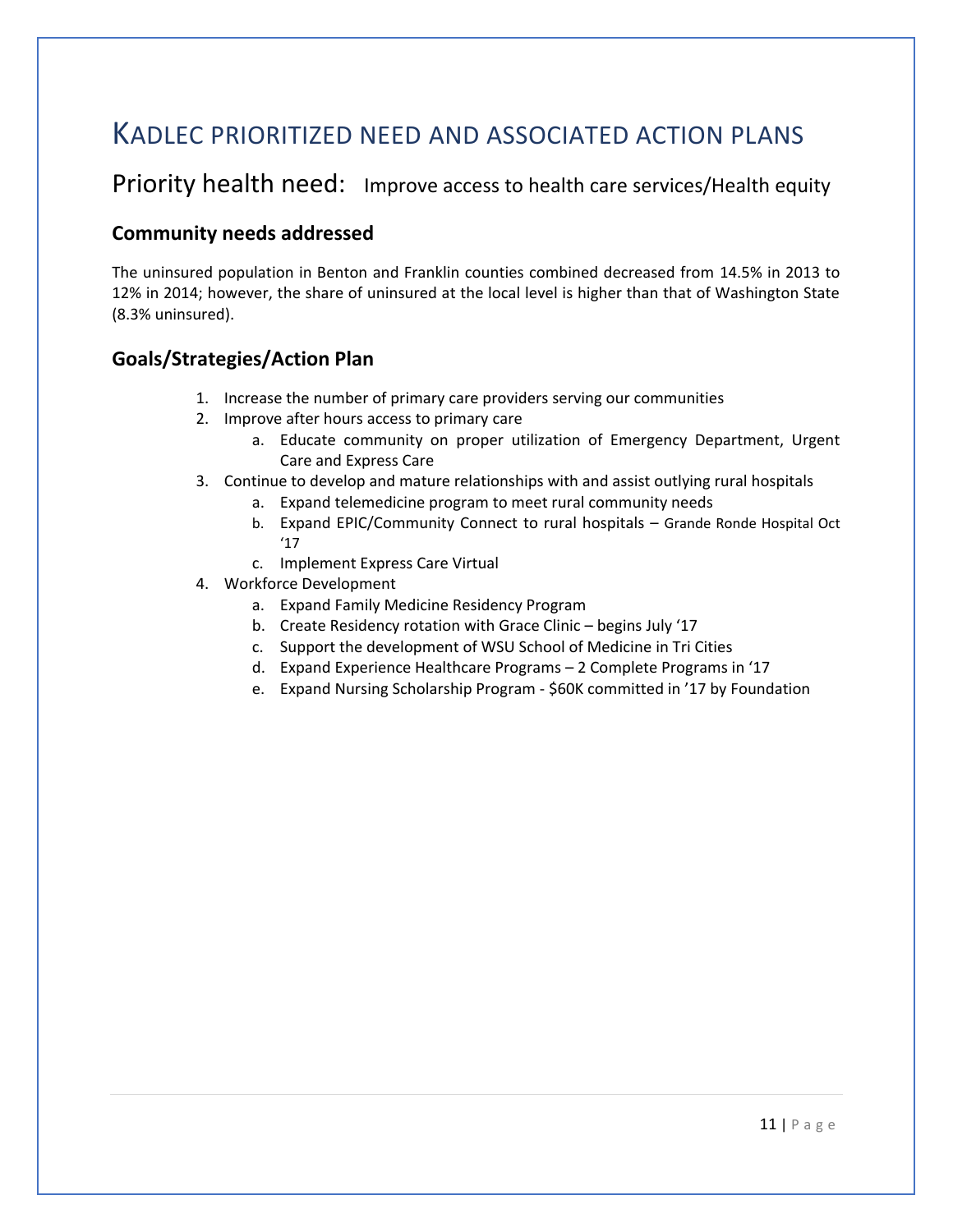## KADLEC PRIORITIZED NEED AND ASSOCIATED ACTION PLANS

### Priority health need: Reduce obesity/promote healthy weight

#### **Community needs addressed**

We believe in order to see significant downward trends in obesity, the community needs to understand that health should be a shared value. If the community has a mindset that obesity is not a healthy condition, they are more likely to envision health and well-being as a shared responsibility. Efforts to better understand cultural environment around obesity will likely be necessary before the needle will move on this issue.

#### **Goals/Strategies/Action Plans**

- 1. Expand and Engage Community in Population Health Programs offered through Foundations:
	- a. Kadlec Academy Expand Sqord program to more elementary students in Tri-Cities
	- b. Kadlec Senior Academy
	- c. Healthy Ages Program
- 2. Improve nutritional offerings through redeveloped menus
- 3. Improve breast feeding during first 6 month rate
- 4. Project Homecoming
- 5. Develop Diabetes Education Center offerings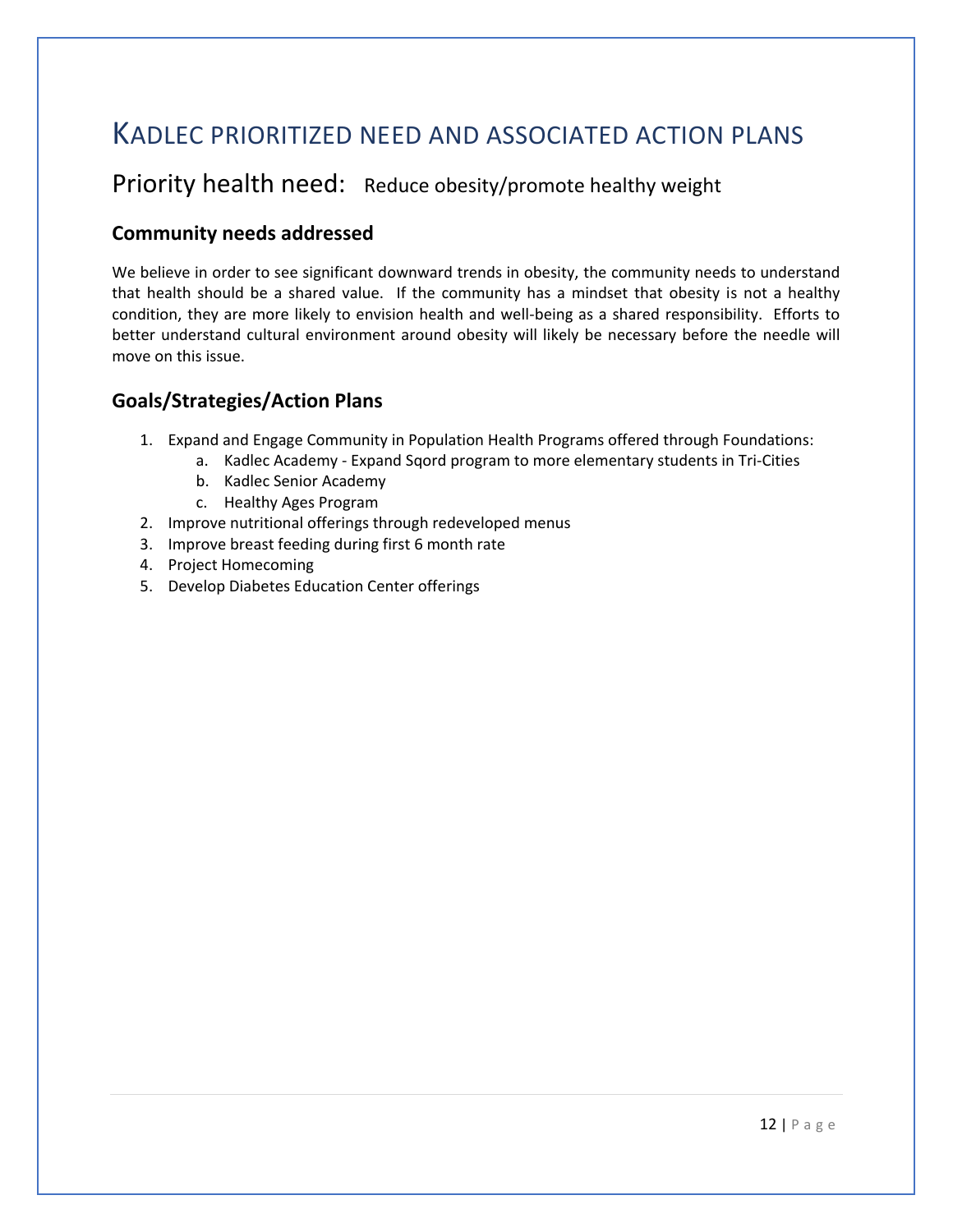## Kadlec prioritized need and associated action plans

### Priority health need: Mental health

#### **Community needs addressed**

The scope of mental health includes housing, stigma, substance abuse, social and peer supports, additional resources and programs, services, referrals, unemployment, suicide, transportation, integration with physical care, lack of needed facilities and care coordination.

#### **Goals/Strategies/Action Plan**

- 1. Develop partnerships for providing comprehensive mental health services for Benton and Franklin Counties.
- 2. Implement tele-Psych model offered by Providence St. Joseph Health
- 3. Enhance behavioral health services in Kadlec Clinic sites
- 4. Partner with Well Being Trust to develop behavioral health strategic plan for Southeast Washington.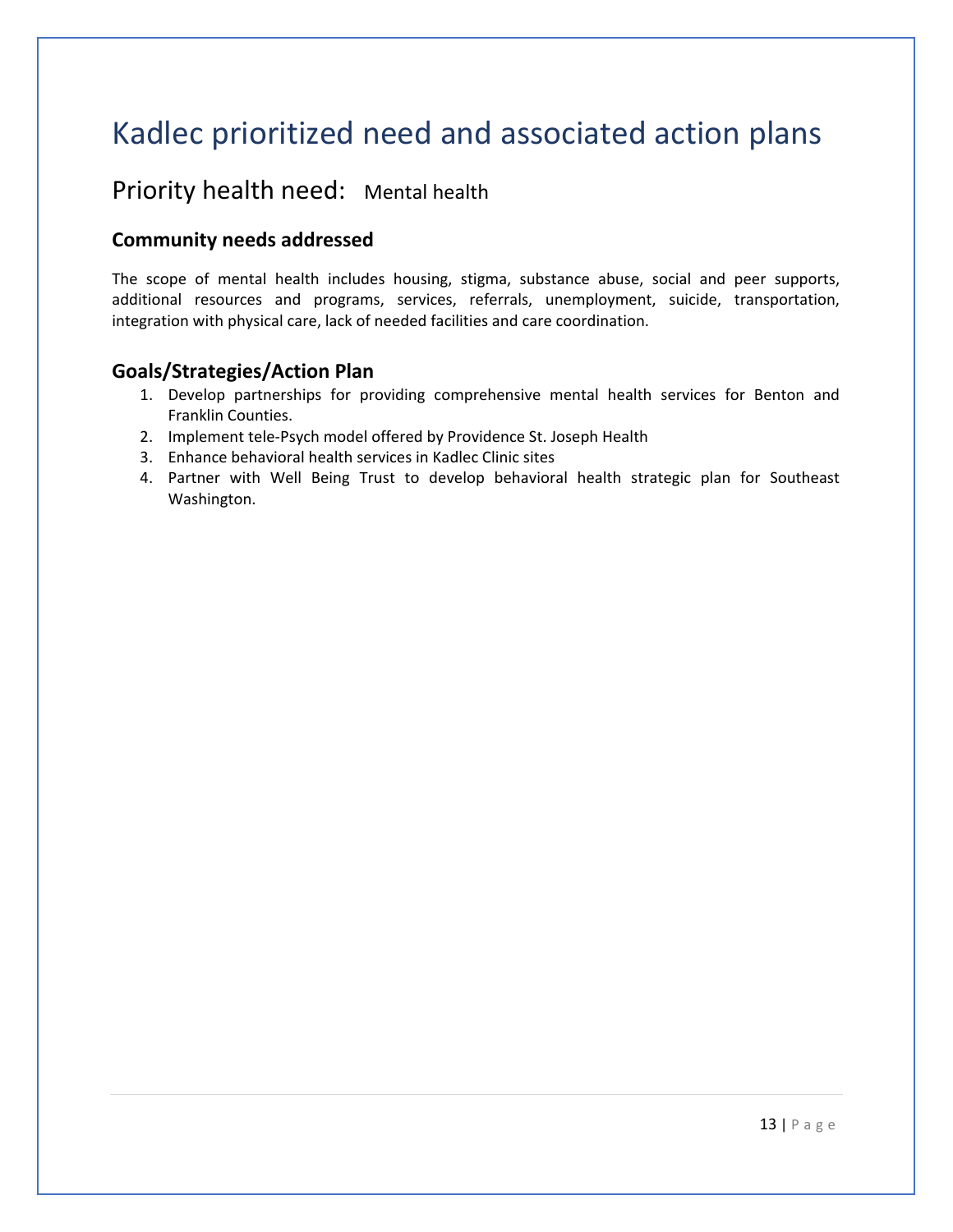# Community Partners

The 2016 Community Health Needs Assessment reflects the dedication of the members of the Benton Franklin County Health Alliance. The team of professionals and community workers listed below (not an all inclusive list) worked tirelessly to assess community health needs and will serve as partners as we move forward in our CHIP action plans.

Benton Franklin Community Health Alliance Benton Franklin County Medical Society Benton Franklin Domestic Violence Services Benton Franklin Health District Bike Tri Cities Catholic Family & Child Services Chaplaincy Health Care Children's Reading Foundation of the Mid-Columbia Community Action Connections Community Health Program of Washington Columbia Basin College Community Members Consistent Care Program of Southeast Washington Department of Social and Health Services Educational Service District #123 Emmaus Counseling Center Grace Clinic Lourdes Counseling Center Lourdes Health Network Mental Health Ombuds, Inc. National Alliance for the Mentally Ill

Pacific Northwest National Laboratory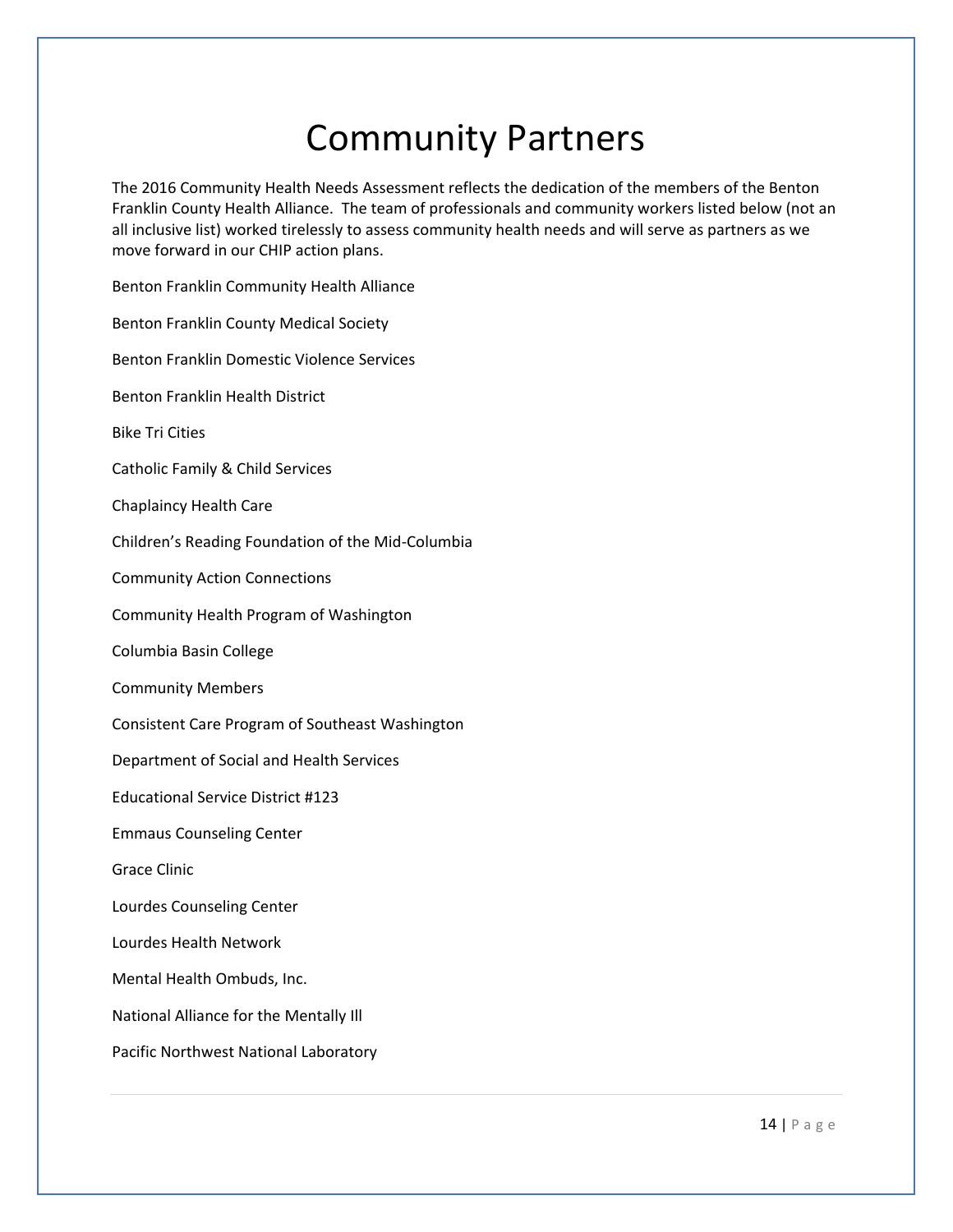# Community Partners

Pasco Discovery Coalition Pasco Ephesus Seventh-day Adventist Church Pasco Latino Lutheran Ministry Pasco Police Department Physicians PMH Medical Center Promotor a de Salud Prosser community Involvement Action Coalition Southgate Elementary School Tri Cities Cancer Center Tri Cities Community Health Tri Cites Diabetes Coalition Tri City Regional Chamber of Commerce Trios Health Washington State Employment Security Department Washington State University Tri Cities Washington State University Extension Master Gardeners World Relief